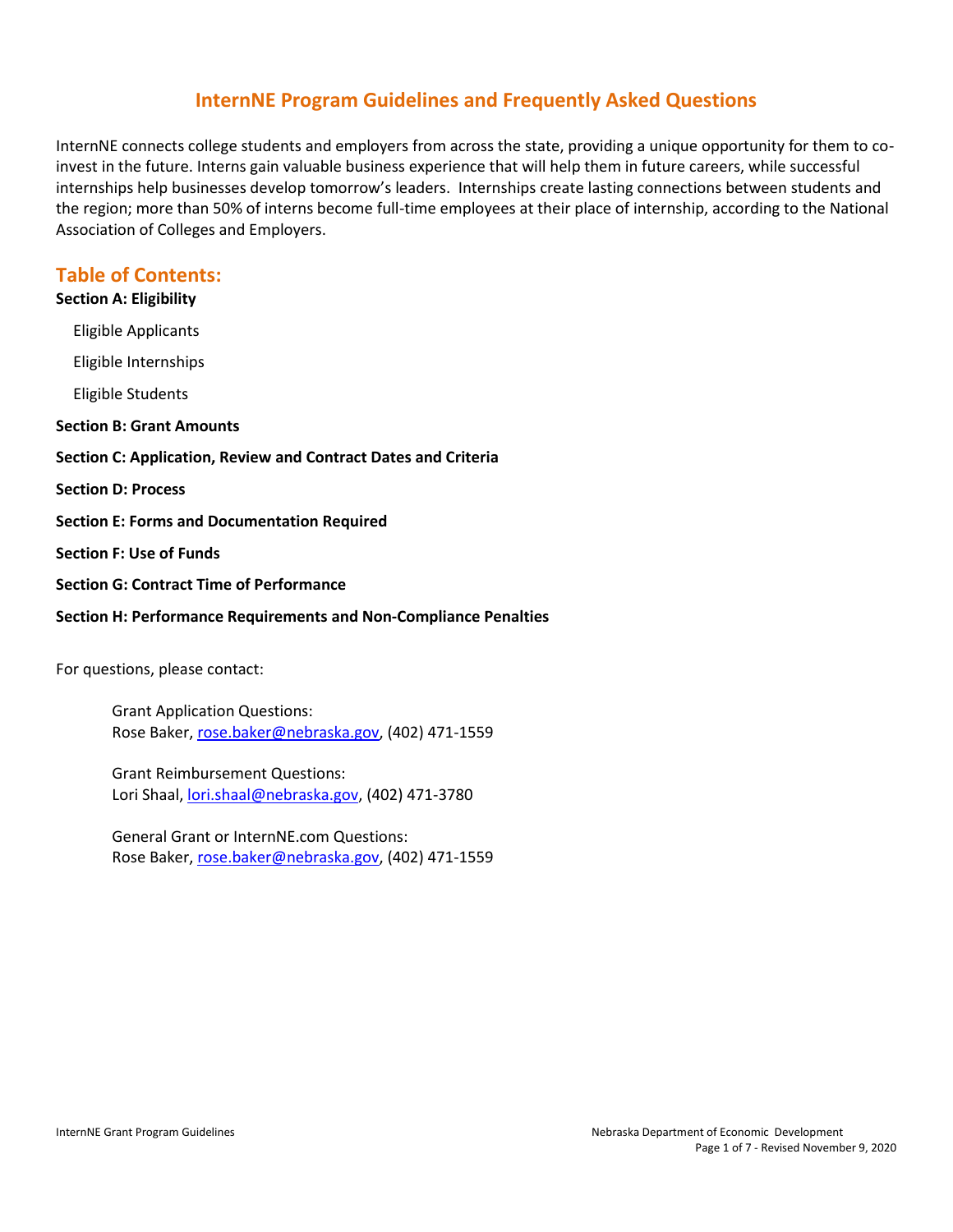# **Section A: Eligibility**

To be eligible, the applicant, internship and student must meet all of the following requirements:

## <span id="page-1-0"></span>**Eligible Applicants**

Eligible applicants are businesses with physical operations facilities in Nebraska, including for-profit businesses and nonprofit organizations. State and federal government entities, governmental subdivisions (including counties, cities, villages, school districts, metropolitan utilities districts, or any other subdivision of the state, which receive revenue raised by taxation), and public and private colleges and universities are not eligible to apply for funding from the InternNE program.

### <span id="page-1-1"></span>**Eligible Internships**

- 1. An internship is the employment of a Student in a professional or technical position for a limited period of time, by a business in Nebraska, in which the Student (a) gains valuable work experience, (b) increases knowledge that assists with career decision-making, and (c) assists the business in accelerating short-term business objectives.
- 2. The internship must be a Net New Internship. This means the internship position is filled on or after the date of January 1, 2021.
- 3. The internship must be completed within a period of no more than twelve (12) months and for a sufficient duration to allow the student to gain significant valuable work experience and knowledge. Sufficient duration will be determined individually for each application and internship description. (Internships that are of a sufficient duration are typically at least 240 hours.)
- 4. The internship must pay at least the current state minimum wage, currently \$9.00 per hour.
- 5. The internship must be completed within the State of Nebraska.
- 6. The internship must not result in internships constituting more than 50% of the company workforce in Nebraska. InternNE is not intended to be support for indefinite or part-time employment. Internship positions may not take the place of permanent full-time positions.
- 7. The internship must not be provided for the purpose of meeting required residency or clinical hours per the student's program requirements.
- 8. An intern may be allowed to telecommute if the business is located more than 30 miles from the college or university in which the intern is enrolled, and if the college or university is in Nebraska. The student must, also, live in Nebraska during the internship. The business must receive written preapproval from the Department to hire an intern that will telecommute or for an intern to transition to a telecommuting internship.

### <span id="page-1-2"></span>**Eligible Students**

An eligible student is any person who:

- 1. Is enrolled full-time in a college, university, or other institution of higher education and has achieved senior status by such institution's criteria; *or*
- 2. Applies and is hired for an Internship within six months following graduation from a college, university, or other institution of higher education.

Students employed by the business must start on or after January 1, 2021. Students who start before January 1, 2021 are not eligible for InternNE positions.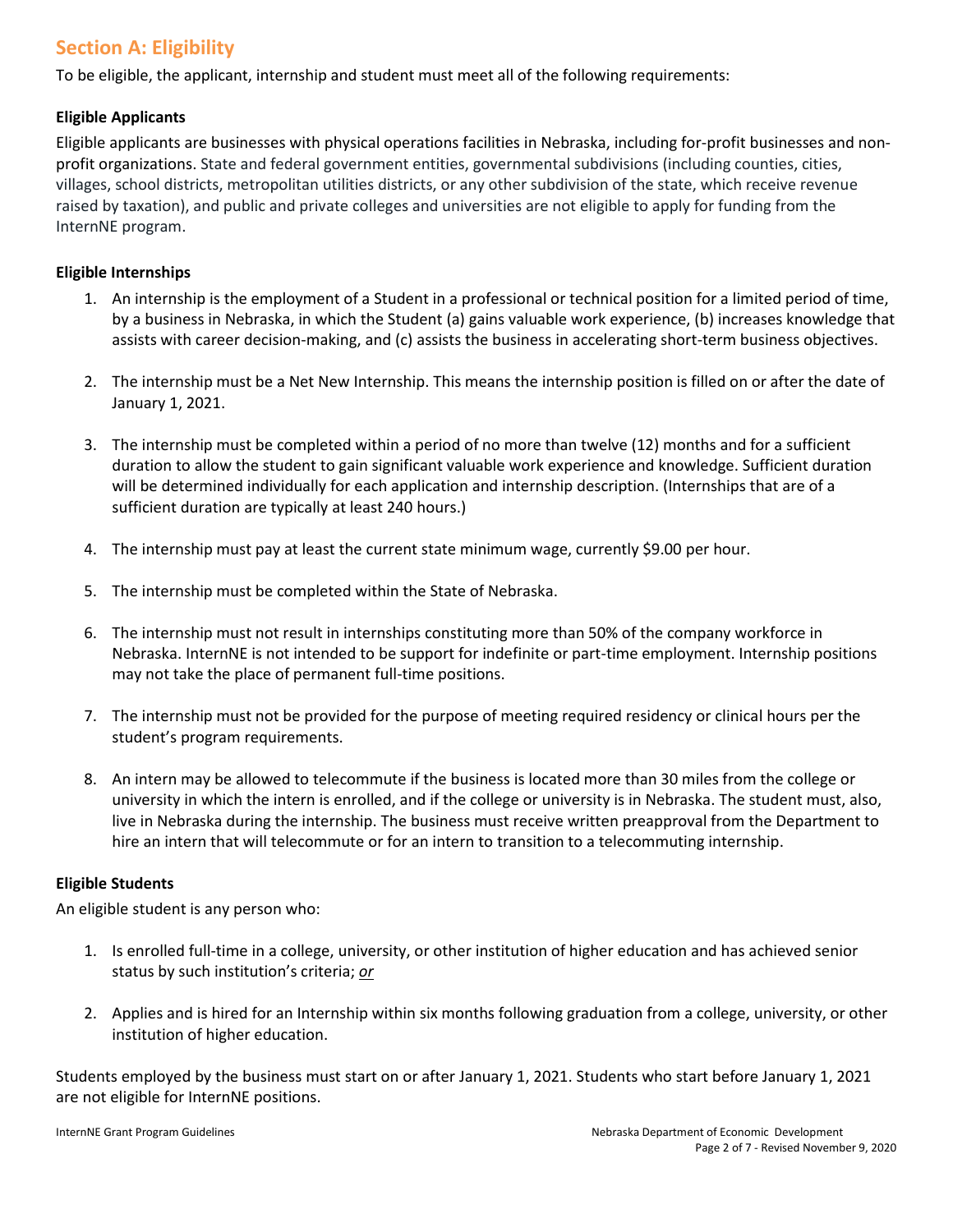## <span id="page-2-0"></span>**Section B: Grant Amounts**

#### **Level of Grant**

Businesses may be initially awarded grants reimbursing up to 50% of the wages paid to an intern, up to a total amount of \$3,500 per intern. Supplemental applications may be submitted to receive increased awards for Federal Pell Grant recipients and when the business has hired an InternNE intern as a full-time, permanent employee. A business may request up to five interns at any one location, and no more than 10 interns total in any 12-month period.

#### **Pell Grant Recipients**

If the business hires Students who are Federal Pell Grant recipients, the business may be awarded a grant reimbursing 50% of the wages paid to the intern, up to \$5,000 per internship. The intern must be a Federal Pell Grant recipient when the Intern begins the internship.

#### **Full-time Hire Incentive**

Businesses may be awarded additional funds for Internships where the InternNE student has accepted full-time, permanent employment with the business. In this situation, Internships may be awarded grants reimbursing 75% of the wages paid to the intern, up to \$5,000. Internships filled by Federal Pell Grant recipients may receive a grant reimbursing 75% of the wages paid, up to \$7,500.

#### **Maximum Number of Grants**

A business will not be awarded more than 5 interns at any one location in any twelve-month period, and shall not be awarded more then ten internships total in any twelve-month period. A business may apply for no more than two consecutive grants for the same Student.

## <span id="page-2-1"></span>**Section C: Application, Review and Contract Date and Criteria**

#### **Application, Review and Contract Schedule**

Applications will be accepted during the Application Dates below and evaluated based on the information provided in the application and internship job posting, plus information obtained by Department staff. The Director of the Department or a Designee maintains the discretion to award grants at any time. InternNE Grant timeline:

| <b>Application Date</b>         | <b>Application Deadline</b>  | Date of Notice of     | <b>Contract Start Date</b>   |
|---------------------------------|------------------------------|-----------------------|------------------------------|
|                                 |                              | <b>Awards/Denials</b> | (1 year contract)            |
| March 16, 2021 – April 14, 2021 | April 14, 2021 (due by noon) | April 30, 2021        | Jan. 1, 2021 - Dec. 31, 2021 |

- *Application Date:* Applications and internship postings must be submitted during this timeframe to be considered for a grant award. As a reminder, eligible students must start on or after January 1, 2021 to be eligible for InternNE funds.
- *Application Deadline:* In order for an application to be included in the review cycle the internship description(s) and application must be submitted on [InternNE.com](https://www.internne.com/) on or before the Application Deadline. Applications received after the Application Deadline will not be considered for funding.
- *Contract Start Date*: If the applicant is awarded an InternNE grant, the contract will begin on the Contract Start Date for one year. Only costs incurred on or after the Contract Start Date may be eligible for reimbursement.
- *Contract End Date*: Only costs incurred on or before the Contract End Date may be eligible for reimbursement. All forms and reimbursement requests must be submitted on [InternNE.com](https://www.internne.com/) on or before 14 days after the Contract End Date.

Should funds allow and another round of applications is available, a company may apply for a consecutive grant of InternNE funds by completing a new application and following the same award process as an original application.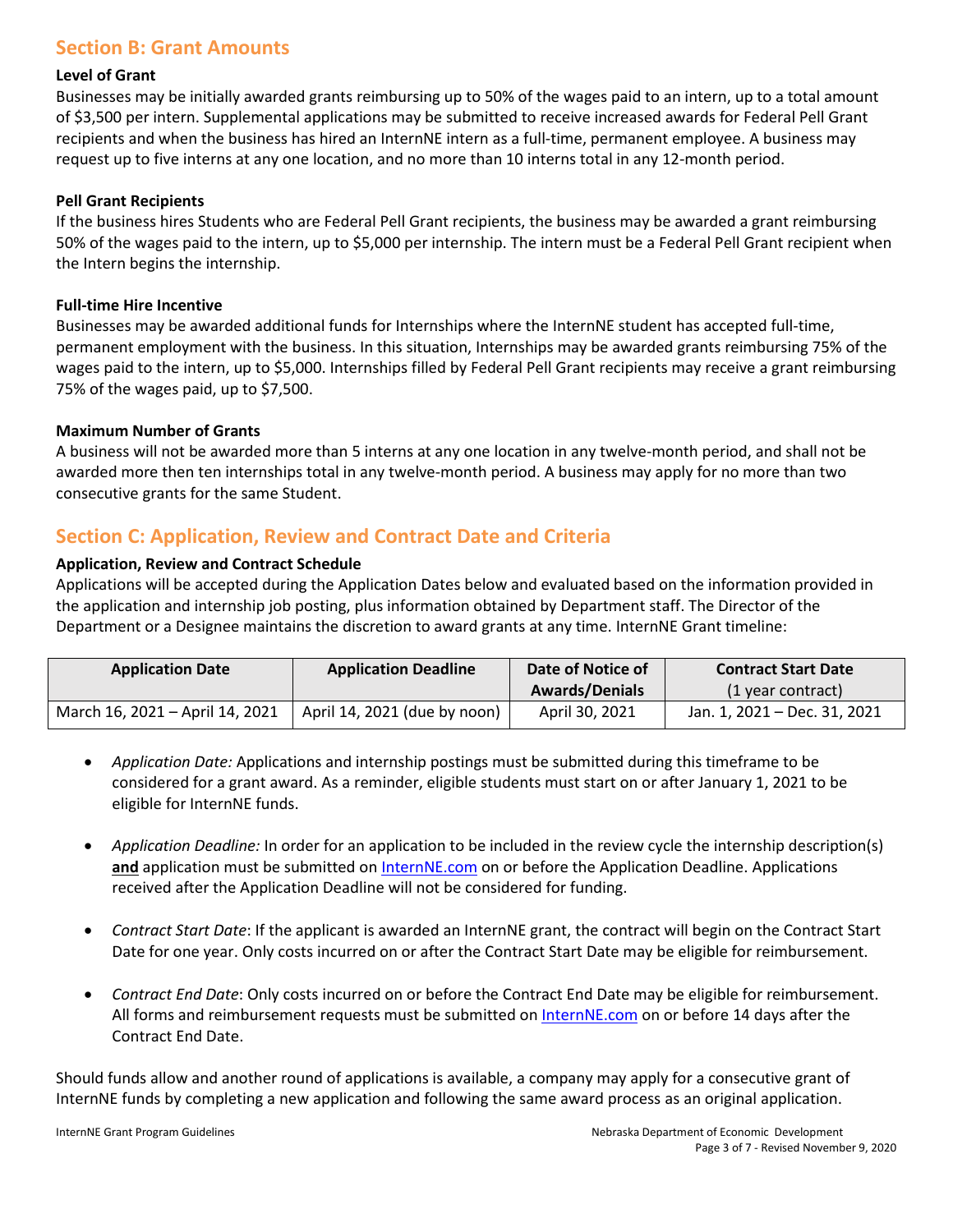### **Application Review Criteria**

The Department will evaluate applications competitively; approval and the amount granted per internship will be dependent on the availability of funds. The Department reserves the right to fund internships at its discretion.

The Department *may* preference internships with these attributes:

- The business intends to convert the Internship into a full-time permanent position at the end of the internship.
- Include opportunities to develop internship goals that are related to the professional goals of the intern
- Include tasks and responsibilities that have a purpose beyond advancing the operations of the employer or that is work that a regular employee would routinely perform
- Include minimal menial tasks
- Would require an associates or bachelor's degree if the position were a full-time permanent position rather than an internship
- Provide a mentor or supervisor that will work closely with the intern
- Provides a competitive wage in their occupation/major
- Internship is within the STEM field or in an H3 (high wage, high skill, high demand) occupation in Nebraska
- Internships is within an industry or business with a significant economic impact in the project area
- Internship is located outside of Lancaster, Douglas or Sarpy Counties (the importance of state support for economic development in rural and economically distressed areas will be taken into account)

## **Supplemental Application for Pell Grant Recipients**

Businesses that hire InternNE interns as full-time, permanent employees should submit supplemental applications to apply for additional funds/awards. The supplemental applications are available at [www.InternNE.com.](http://www.internne.com/) The supplemental applications do not take the place of the full InternNE application and should only be submitted after the full applications has completed, submitted, and awarded. Additional awards are dependent on availability of funds.

The Pell Grant recipient supplemental application requires the business provide the Department with documentation to prove that the student is a Federal Pell Grant recipient. If awarded, businesses may receive up to \$1,500 additional funds per internship.

The Full-Time Hire Incentive supplemental application requires the business provide documentation regarding the Student' acceptance of full-time permanent employment. In addition, the business must demonstrate that the student will be employed full-time at one of their Nebraska locations and will receive a higher wage as a full-time permanent employee than the wage received during the internship. If awarded, businesses may receive up to \$1,500 additional funds per Internship (or and additional \$2,500 per Internship with a submitted and approved Pell Grant recipient supplemental application). Acceptable documentation could include a hiring/offer letter signed between the business and intern/student/new employee.

## <span id="page-3-0"></span>**Section D: Process**

### **1. Register on [www.InternNE.com](http://www.internne.com/)**

All companies and contacts must first register for an Employer InternNE account at [InternNE.com.](https://www.internne.com/)

**2. Create/Post Internships on [www.InternNE.com](http://www.internne.com/)**

Located within the 'Home' section, select 'Create Internship Posting', complete form and submit. All internships requesting funds must have a description, location and wage specified to be reviewed with your InternNE application – **if you do not specify one these items your application will not be reviewed**. Also, please be sure to specify if and when you would like for your internship to be posted live (and viewable to students).

### **3. Submit Application on [www.InternNE.com](http://www.internne.com/)**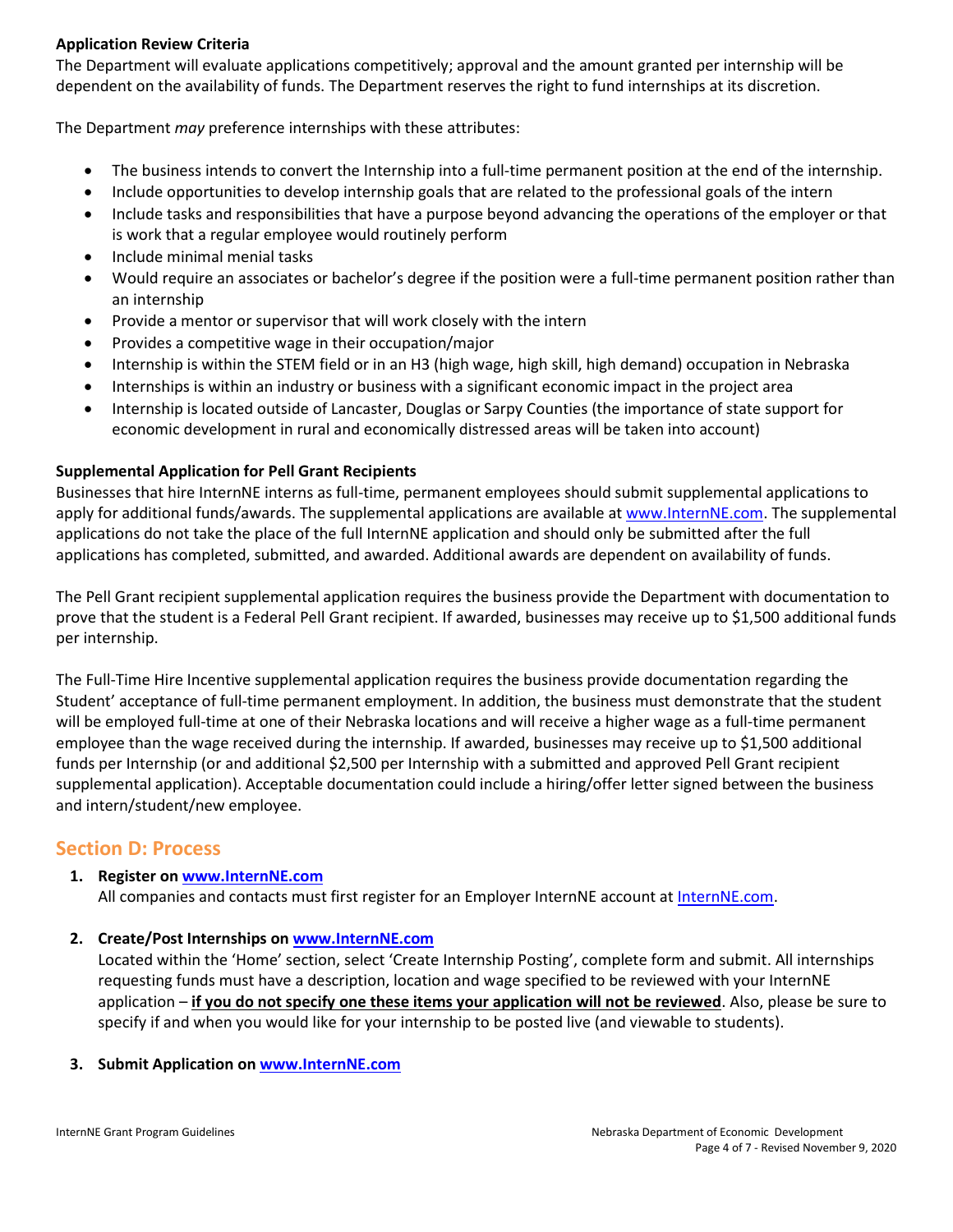**4.** Located within the 'Home' section, under 'Apply for Grants' section. Select 'InternNE Grant Application (January 2021)', complete and submit form.

### **5. Application Review**

### **6. Application Approval – Receive Notice of Award/Denial**

Applicants will receive a notice of award/denial via email the week of May 10-14, 2021. If awarded, your award information will be visible to the company's primary contact on [www.InternNE.com](http://www.internne.com/) within the 'Your Grant Award' section of your InternNE account.

## **7. Complete ACH Form & Execute Contract**

An ACH Form will be emailed to the primary contact and must be completed and submitted via email to [lori.shaal@nebraska.gov.](mailto:lori.shaal@nebraska.gov) The ACH Form can also be found in the Document Library section of your InternNE account.

A contract will be created and funds will be reserved for one year from the Contract Start Date. The contract will contain the following: obligations for the project ,State funding approved and requirements for use of those funds, time of performance, reimbursement schedule, business reporting requirements, any special terms and conditions to the project established by the Department, Accounting, auditing, conflict of interest, political activity and civil rights requirements, non-compliance definitions and penalties, DED monitoring provision, Non-performance penalties, etc.

Once the contract is provided to you via email, the contract must signed by the authorized individual and emailed to [lori.shaal@nebraska.gov](mailto:lori.shaal@nebraska.gov) or [rose.baker@nebraska.gov.](mailto:rose.baker@nebraska.gov)

### **8. Hiring Students**

Students employed by a business may start on or after the January 1, 2021. Students who start before the business' application date are not eligible for InternNE positions. However, wages paid before the contract start date will not be reimbursed.

### **9. Complete the Pell Grant Recipient Supplemental Application (if applicable)**

If the student is a Pell Grant recipient, the business may submit the supplemental application to request additional funds. To submit this application, the business must log in to their InternNE Employer account, from the 'Home' page – select 'Apply for Grants', then select 'InternNE Pell Grant recipient Application (when businesses hire Pell Grant recipients)', complete the form and click 'Submit' at the bottom of the page. Once the business has submitted the supplemental application, email [lori.shaal@nebraska.gov](mailto:lori.shaal@nebraska.gov) the required documentation showing the student is a Pell Grant recipient, along with your contract number.

### **10. Student Completes Student Verification Form (SVF) o[n www.InternNE.com](http://www.internne.com/)**

Once the internship has been filled, the student must first register for a Student account on InternNE.com to gain access to required student forms. Once the student has registered they will have access to the required student forms. To fill out the SVF, from the 'Home' page, select 'Student Verification Form', select 'Add New Student Verification Form', complete and select submit at the bottom of the page.

### **11. Complete the Full-Time Hire Incentive Supplemental Application (if applicable)**

If the business hires the InternNE intern within 30 days of the completion of the internship, the business may submit this supplemental application for additional funds. To submit this supplemental application, the business must log in to their InternNE Employer account, from the 'Home' page, select 'Apply for Grants, then select 'Full-Time Hire Application', complete and submit the application. Once the application has been submitted, email [rose.baker@nebraska.gov](mailto:rose.baker@nebraska.gov) with the required documentation and contract number.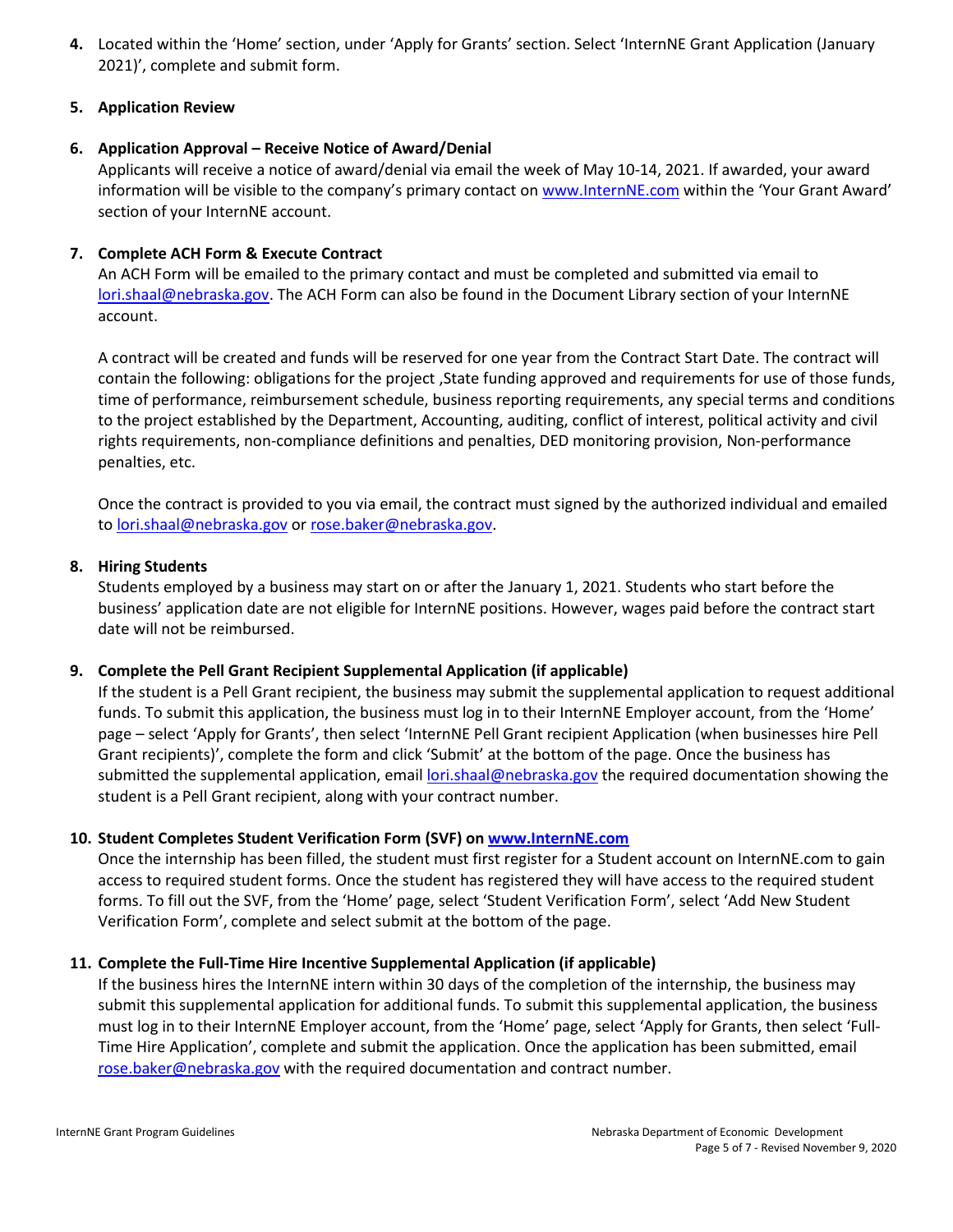### **12. Student Completes the Student Evaluation Form on [www.InternNE.com](http://www.internne.com/)**

The form is located online within the student's 'Home' section, select 'Student Evaluation Form', complete and submit. The Student Evaluation Form is required in order for the business to receive reimbursement.

#### **13. Complete the Completion Form/Reimbursement Request Form o[n www.InternNE.com](http://www.internne.com/)**

The Completion Form/Reimbursement Request Form is located online within the business 'Home' section, select 'Completion Form/Reimbursement Request', select student, complete and submit the form. The Completion Form/Reimbursement Request is required in order for the business to receive reimbursement.

#### **14. Submit payroll records**

Payroll records must be provided t[o lori.shaal@nebraska.gov](mailto:lori.shaal@nebraska.gov) in order for your reimbursement request to be processed. Payroll records must show the student's total wages, hours and weeks worked.

#### **15. Receive reimbursement deposit**

Once all three forms (SVF, Student Evaluation Form, and Completion Form/Reimbursement Request) and documentation is submitted and reviewed by staff you will receive an email confirmation. The requested amount is typically deposited within 10 to 15 business days after approval.

## <span id="page-5-0"></span>**Section E: Forms and Documentation Required**

#### **Timing of Disbursements**

InternNE grants are disbursed on a reimbursement basis. Reimbursements are upon completion of an internship by an intern and within 30 days of the completion of the internship, within 30 days of incurring the maximum grant allowance, or within 30 days of the Contract End Date. All disbursements will be made on a proportional basis, with a minimum match from the business required, either 50 or 75 percent, depending on whether the company submitted a supplemental application to hire Federal Pell Grant recipients and contractual terms.

#### **Forms and Documentation Required**

No funds will be disbursed until all three forms and reports from the intern and business are received. Please follow the steps outlined above and detailed in the contract.

- a) **Executed Contract**: the authorized individual must sign the contract; the contract must be emailed to the Department [\(rose.baker@nebraska.gov](mailto:rose.baker@nebraska.gov) or [lori.shaal@nebraska.gov\)](mailto:lori.shaal@nebraska.gov).
- b) **ACH Form:** completed by the business and required by the State to reimburse your business account directly; please submit form to [rose.baker@nebraska.gov](mailto:rose.baker@nebraska.gov) or [lori.shaal@nebraska.gov.](mailto:lori.shaal@nebraska.gov)
- c) **Student Verification Form**: this is completed on [InternNE.com](http://www.internne.com/) by the student at the beginning of their internship.
- d) **Student Evaluation Form**: this is completed on [InternNE.com](http://www.internne.com/) by the student at the end of their internship.
- e) **Internship Completion Form/Reimbursement Request**: this form is completed on [InternNE.com](http://www.internne.com/) by the business at the end of each student's internship. After submitting this form, email Lori Shaal at [lori.shaal@nebraska.gov.](mailto:lori.shaal@nebraska.gov)
	- **Supporting Documentation:** Documentation of the student's wages earned and hours and weeks worked is required with the Reimbursement Request Form. Submit this documentation directly to [lori.shaal@Nebraska.gov.](mailto:lori.shaal@Nebraska.gov)

## <span id="page-5-1"></span>**Section F: Use of Funds**

#### **Eligible Use of the Funds**

<span id="page-5-2"></span>Eligible uses of the InternNE funds are the wages of the eligible intern. Eligible matching funds are wages of the eligible intern. Any activities not specifically authorized in the business' contract are ineligible to be carried out with InternNE funds.